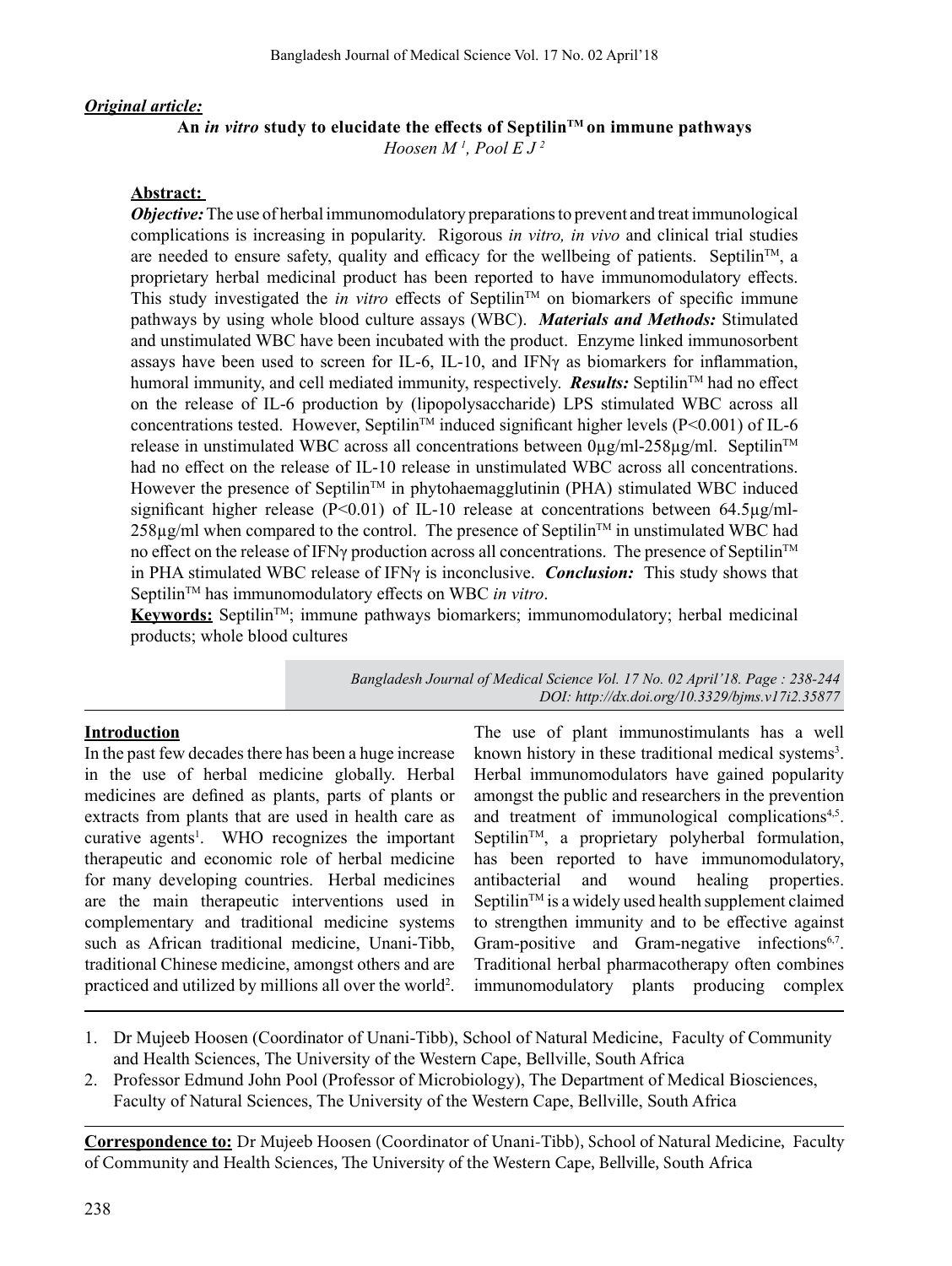phytochemical mixtures which could potentially influence numerous molecular pathways. The sum effects of these polyherbal formulations may differ from the individual plants<sup>8</sup>.

Confirmation on the quality, safety and efficacy of these polyherbal formulas are of utmost importance to reduce potential health risks to consumers<sup>9</sup>. In light of the above, this study was undertaken to investigate the *in vitro* effects of Septilin<sup>TM</sup> on biomarkers (IL-6, IL-10 and IFN $\gamma$ ) of specific immune pathways by using human WBC.

## **Materials and methods**

This experimental study was conducted at the University of the Western Cape (South Africa), Medical Biosciences Department from June 2012 to December 2014.

## **Sample preparation**

Septilin<sup>™</sup> (net weight: 452mg; batch nr: E281004; manufacture date: 10/08/2011; expiry date: 04/2014) in tablet form was crushed by means of a sonicator then diluted in 35ml of distilled water. The sample was incubated on a shaker for 1 hour at ambient temperature. The sample was then centrifuged at 40 000 rpm for 10mins. After that it was sterile filtered using 0.50nm sterilized filters and stored in 1ml aliquots at -80°C.

### **Blood collection for preparation of WBC**

The blood was collected at the University of the Western Cape's campus clinic. Blood from 4 healthy male volunteers, not on any medication, was used. Samples of blood were collected by venipuncture directly into heparinised vacuum tubes. The blood was stored at room temperature and used within 2 hours of collection. Whole blood cell cultures were prepared under sterile conditions in a laminar flow cabinet. The University of the Western Cape's ethics committee approved this study (Ethics number: ScRIRC2010/exco/09/02) and informed consent was obtained from all participants.

# **Preparation of unstimulated blood for WBC**

Cultures were prepared under sterile conditions. The following media were prepared for the cultures: Medium for unstimulated cultures was RPMI1640 supplemented with 1% antibiotic/antimycotic (Sigma, Germany), 0.05% gentamycin (Sigma, Germany), and 1% glutamax (Sigma, Germany). Blood was diluted to a final concentration of 20 % in medium. Extracts of the herbal product (Septilin™) were diluted in normal medium to give a concentration range from 0-2000µg/ml. Three replicates of the diluted extracts were transferred to a 96 well plate at 100µl/well. This was followed by the addition of 100 µl/well of diluted blood in normal medium to each of the diluted extract replicates. After overnight incubation at 37°C and 5%  $CO_2$ , culture supernatants were collected for IL-6, IFNγ and IL-10 assays.

## **Preparation of LPS stimulated blood WBC**

Cultures were prepared under sterile conditions. The following media were prepared for the cultures: Medium for LPS stimulated cultures was RPMI1640 supplemented with 1% antibiotic/antimycotic (Sigma, Germany), 0.05% gentamycin (Sigma, Germany), and 1% glutamax (Sigma, Germany) and 1µg/ml LPS. Blood was diluted to a final concentration of 20 % in LPS enriched medium. Extracts of the herbal product (Septilin™) were diluted in normal medium to give a concentration range from 0-2000µg/ml. Three replicates of the diluted extracts were transferred to a 96 well plate at 100µl/well. This was followed by the addition of 100µl/well of diluted blood in LPS stimulated medium to each of the diluted extract replicates. After overnight incubation at 37°C and 5%  $CO_2$ , culture supernatants were collected for IL-6 assays.

# **Preparation of PHA stimulated blood WBC**

Cultures were prepared under sterile conditions. The following media were prepared for the cultures: Medium for (PHA) stimulated cultures was RPMI1640 supplemented with 1% antibiotic/antimycotic (Sigma, Germany), 0.05% gentamycin (Sigma, Germany), and 1% glutamax (Sigma, Germany) containing 16µg/ml PHA (Sigma, Germany). Blood was diluted to a final concentration of 20% in PHA enriched medium. Extracts of the herbal product (Septilin™) (net weight: 452mg in 35ml of distilled water) were diluted in normal medium to give a concentration range from 0-2000µg/ml. Three replicates of the diluted extracts were transferred to a 96 well plate at 100µl/well. This was followed by the addition of 100µl/well of diluted blood in PHA stimulated medium to each of the diluted extract replicates. After overnight incubation at 37ºC and 5%  $CO<sub>2</sub>$ , culture supernatants were collected for IFNγ and IL-10 assays.

### **Cytokine analysis of SeptilinTM (IL-6, IL 10 and IFNγ ELISAs) for WBC**

Double antibody sandwich enzyme linked immunosorbent assay (DAS ELISAs) (e-Bioscience, Germany) was used to measure cytokine release from the supernatants of the whole blood cell cultures. Nunc maxisorp (Nunc<sup>TM</sup>, Denmark) plates were used for the assays. This kit contained all the reagents, buffers and diluents needed for performing quantitative ELISAs. The ELISAs were carried out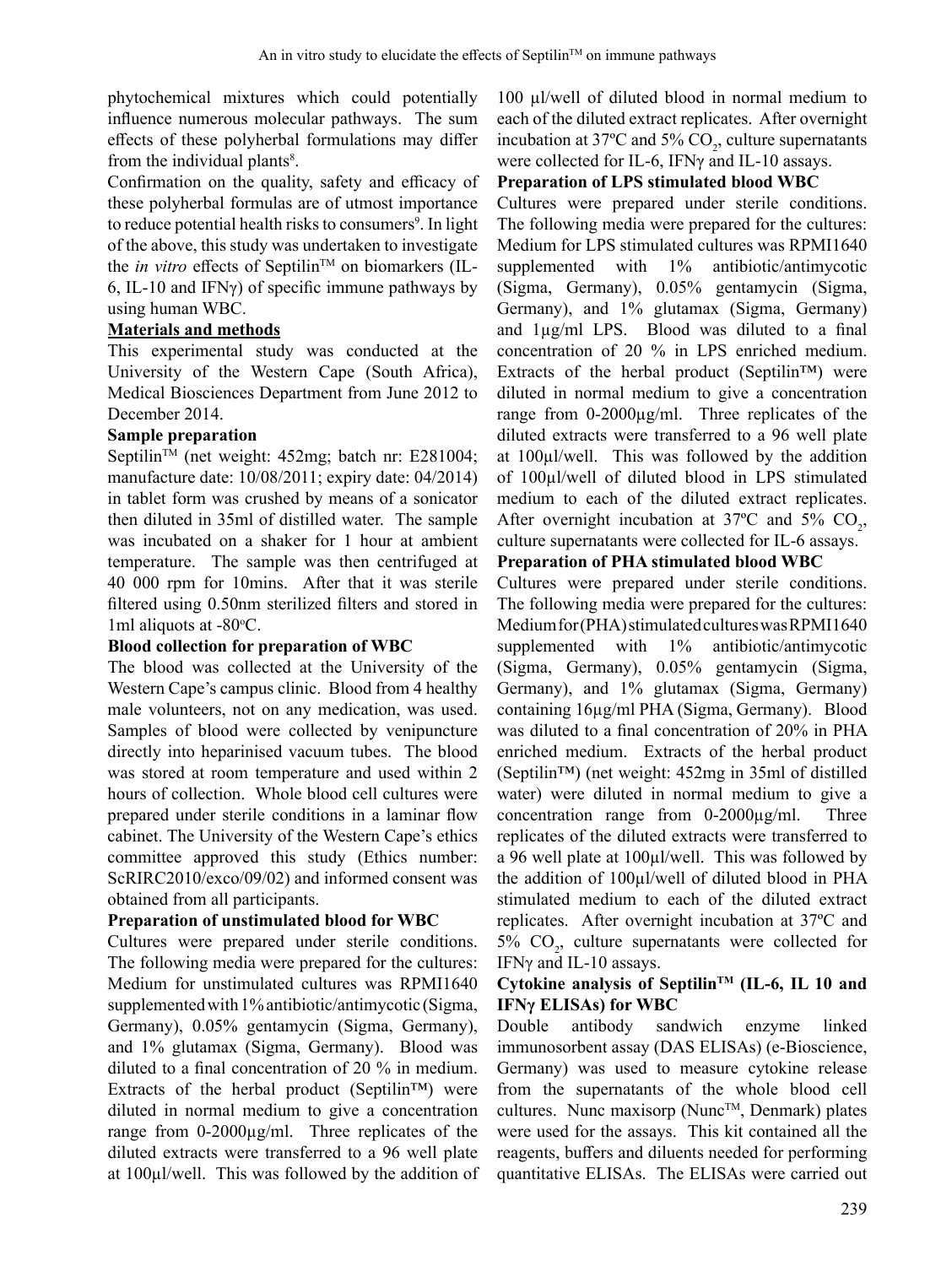according to the manufacturer's instructions. In summary: 96 well plates were coated with primary antibody against the respective cytokine and incubated overnight at 4°C. After incubation, the plates were washed with phosphate buffered saline containing 0.05% Tween-20. Non-specific binding sites were then blocked with assay diluent for 1 hour at ambient temperature after which the wells received either recombinant human cytokine standards or sample. The plate was sealed and incubated for 2 hours at ambient temperature on a shaker. After incubation the wells were washed. The wells then received Biotin-conjugated antibody against the respective cytokine. The plate was incubated for 1 hour at ambient temperature on a shaker followed by washing as before. The wells then received avidin horseradish peroxidase (Avidin-HRP) conjugate. The plate was then incubated for 30 minutes at ambient temperature on a shaker. After washing as before the bound peroxidase was monitored by addition of tetramethylbenzidine solution (substrate solution) to each well. The plate was then incubated for approximately 15 minutes. The reaction was stopped by adding 2M H<sup>2</sup>SO<sup>4</sup> to each well. The absorbance was read at 450nm on an ELISA plate reader. Excel was used to generate a standard curve for each ELISA plate. The standard curve was used to determine the cytokine concentrations of the culture supernatants.

#### **Statistical analysis of WBC**

All experiments were performed in triplicate to confirm reproducibility. The unstimulated WBC versus the stimulated WBC for each biomarker (IL- $6$ ,IL-10 and IFN $\gamma$ ) were compared. All data was captured on excel spreadsheets and were expressed as mean  $\pm$  standard deviation (SD). The statistical significance of data was analysed via one-way analysis of variance and regression analysis (ANOVA).

### **Results**



Figure 1a. Standard curve for IL-6 ELISA. This standard *FIXUYE Bhows* a good correlation (R2= 0.997) between absorbance readings and IL-6 concentration.



Figure 1b. Effects of Septilin<sup>™</sup> on IL-6 production. IL-6 was used as a biomarker to determine the inflammatory response on stimulated (LPS) and unstimulated WBC in the presence of Septilin<sup>TM</sup> across various concentrations. The statistical significant (P<0.001) difference compared to the control is designated by an asterisk  $(*)$ .



Figure 2a. Standard curve for IL-10 ELISA. This standard *FIXUYE* shows a good correlation (R2= 0.973) between absorbance readings and IL-10 concentration.



 $Figure 2b$ . Effects of Septilin<sup>TM</sup> on IL-10 production. IL-10 was used as a biomarker to determine the humoral immune response on stimulated (PHA) and unstimulated *WBC* in the presence of Septilin<sup>™</sup> across various *FRQFHqtarpoontrations.* The statistical significant (P<0.01) *GLI*<sup> $\text{f}$ </sup> *FRPS FRPS FRPS FRPS FRPS FRPS FRPS E FRPS E FRPS E FRPS E FRPS E FRPS E FRPS E FRPS E FRPS E FRPS E FRPS E FRPS E FRPS E FRPS E FRPS E* asterisk  $(*)$ .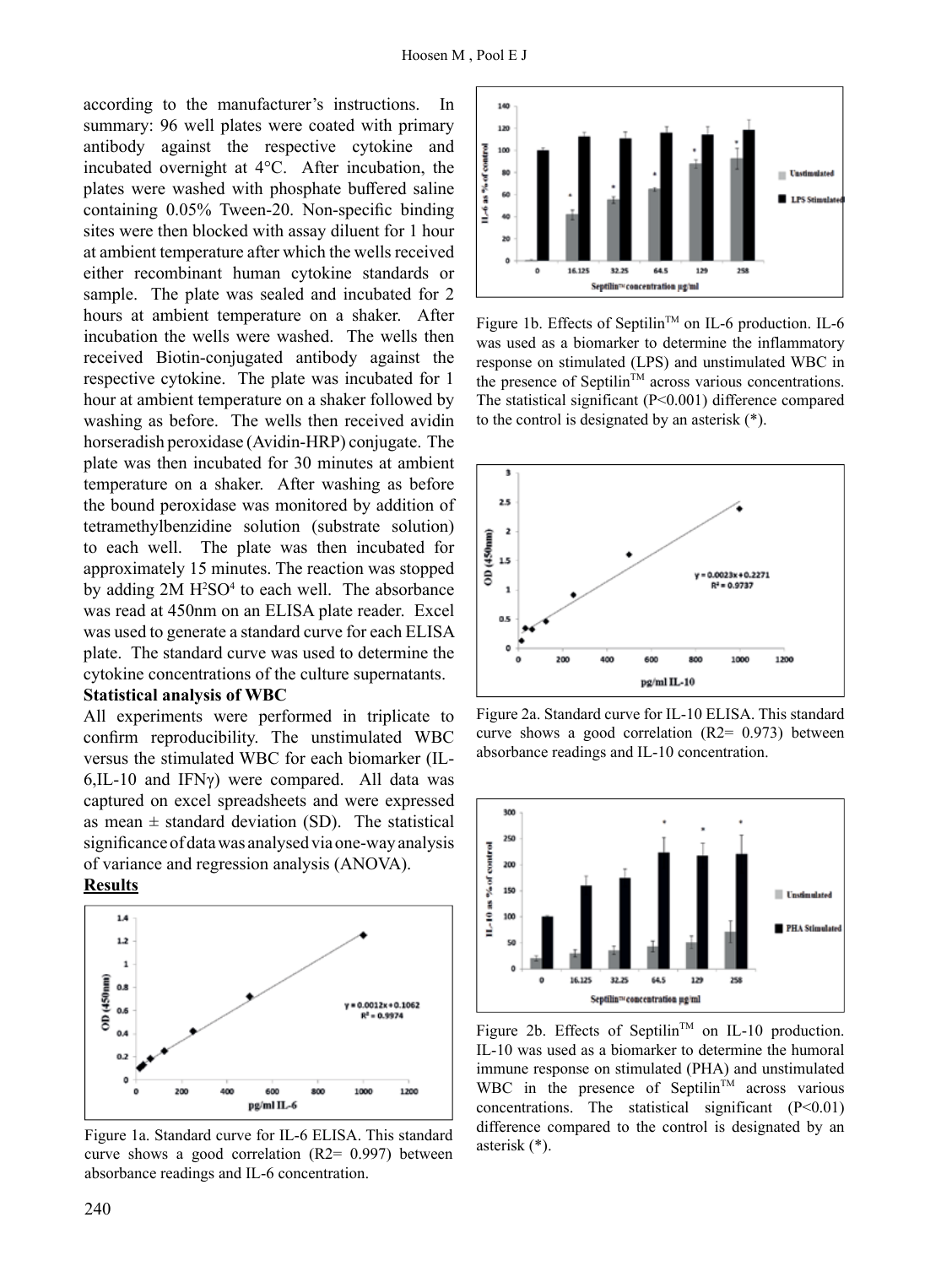

Figure 3a. Standard curve for IFNy ELISA. This standard curve shows a good correlation ( $R2$ = 0.985) between absorbance readings and IFNy concentration.



Figure 3b. Effects of Septilin™ on IFNy production. IFN  $\gamma$  was used as a biomarker to determine the cellular immune response on stimulated (PHA) and unstimulated WBC in the presence of Septilin<sup>TM</sup> across various concentrations.

### **Discussion**

Herbal medicines are extremely complex in nature. The use of highly sensitive and miniaturized assays is therefore essential alongside innovative technologies like immunochemical and enzymatic methods to elucidate the mode of action of these products. These techniques are used directly for a wide range of mechanism-based and cellular assays. A variety of *in vitro* bio-assays have been utilised to determine mechanisms of action, pharmacological actions, efficacy and safety, leading to more effective products in healthcare<sup>1</sup>. In depth study of the effect of herbal medicine on the immune system requires the use of both *in vitro* and *in vivo* experimentation. *In vitro* models have proved to be useful in evaluating the immunomodulatory effects of herbal constituents<sup>10</sup>. Pro-inflammatory cytokines like TNF-α, IL-1, IL-6, IL-8 and nitric oxide (NO) have been implicated in numerous immuno-pathological conditions<sup>5</sup>. The majority of *in vitro* experiments in herbal medicine make use of aqueous extractions as opposed to ethanolic extractions with varying concentrations of the wet or dried plants ranging between 0.3µg/ml

to 1g/ml. Popular cell types used are splenoctyes, T cells, monocytes and macrophages and the most common stimulants utilized for immune pathway activations are Con A, PHA and LPS. *In vitro* cell culture incubation times varied from 6 hours to 4 weeks<sup>8</sup>.

Stimulated monocytes produce IL-6, TNF-α, and IL-1, which promotes inflammation, T-cell growth and differentiationandthereleaseoftheanti-inflammatory cytokine IL-10. Monocyte cytokine production can be assessed *in vitro* by stimulating isolated monocytes but this method is time consuming, expensive and involves numerous steps which could compromise cell viability, stimulation and function $11$ . The use of peripheral blood is a far simpler and an inexpensive procedure. WBC contain all the physiological requirements for cells to function naturally and therefore is ideal as a reference for immune activity. Other advantages of using WBC are that samples can be used immediately and only small volumes are needed. Cytokine production based on the WBC model is considered to be a reliable method as it has good reproducibility<sup>11</sup>. This system provides better outcomes over culture of single cell types because it creates a natural environment with physiological concentrations of factors influencing immune cell function which allows analysis of the effects of various experimental substances on inflammatory leucocytes. In other models the pattern of cytokine release may be altered by experimental procedures during cell isolation<sup>12</sup>. *In vitro* assays using WBC are ideal as they resemble the *in vivo* environment<sup>13</sup>. Biomarkers can be employed as an indicator to objectively measure and analyse biological, pathological or pharmacological responses to a therapeutic intervention. The pharmaceutical potency of an agent and the mechanism of its actions can be measured by the presence of biomarkers<sup>14</sup>. Some herbal immunomodulatory preparations have been observed to exert anti-inflammatory effects and modulate both humoral and cellular functions<sup>5</sup>. These formulas may modify the actions of the immune system by influencing the regulation of messenger molecules like cytokines, nitric oxide, hormones, neurotransmitters, and other peptides. Herbal formulas are often prescribed for inflammatory and immune-related illnesses<sup>8</sup>.

According to the Therapeutic Index of the Himalaya herbal drug company, Septilin<sup>TM</sup> is a phytopharmaceutical formulation which is recommended for the treatment and management of various infections. Septilin™ has been reported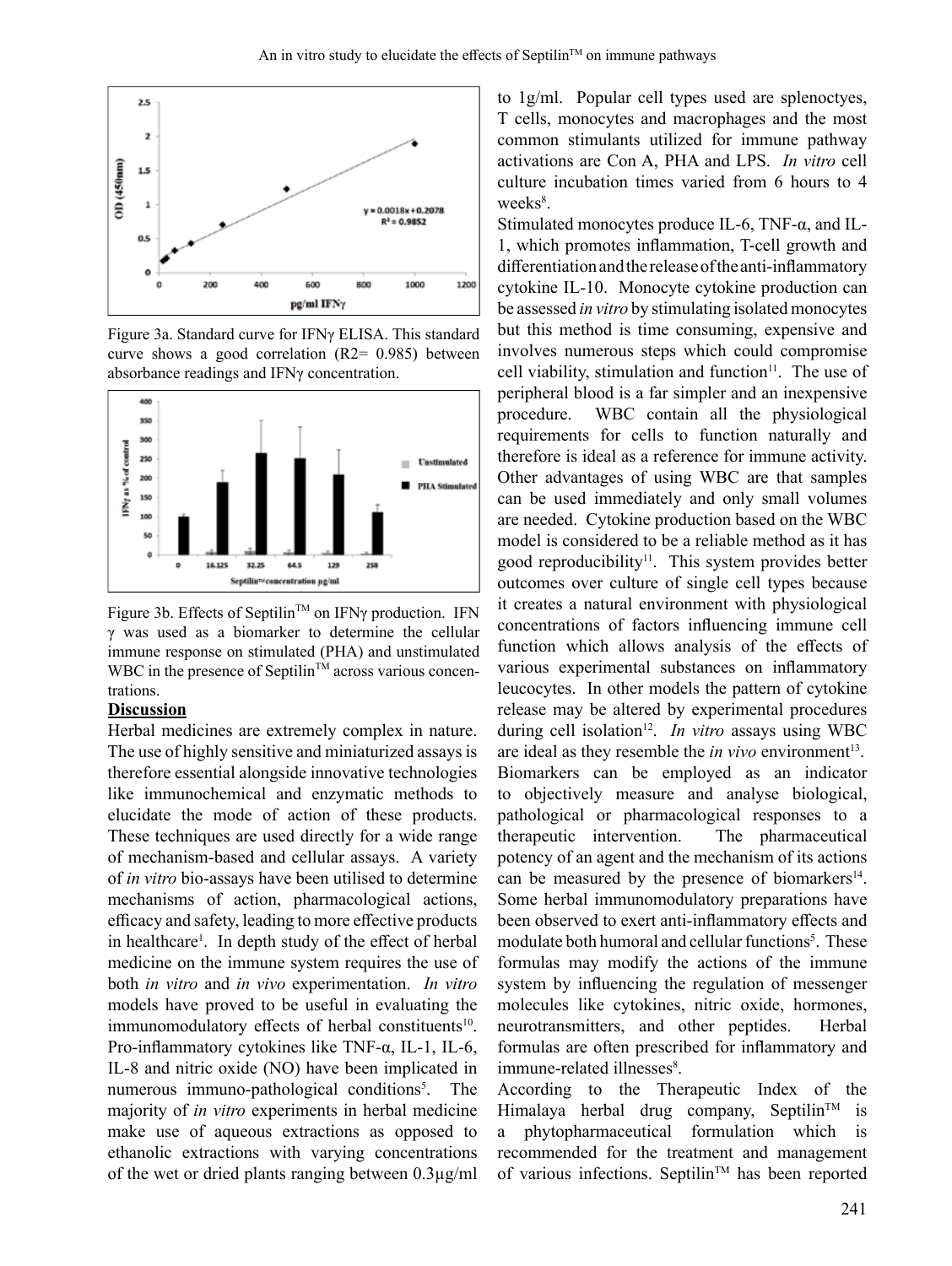to exert anti-inflammatory action<sup>15</sup>. It is clear that the cytokine IL-6 is involved in the systemic changes associated with inflammation and infection. The availability of bioassays which are sensitive for IL-6 allows for the determination of this cytokine in clinical samples<sup>16</sup>.

### **Effects of SeptilinTM on IL-6 production in WBC**

In this study IL-6 was used as a biomarker to determine the effects of Septilin<sup>TM</sup> on inflammatory activity in stimulated and unstimulated WBC. The standard curve for the IL-6 ELISA is shown in Figure 1a. The standard curve was used to calculate the concentrations of IL-6 in samples. The standard curve displays a good correlation  $(R^2= 0.997)$ between the absorbance and IL-6 concentration. Blood of four donors were assayed in triplicate. Septilin<sup>TM</sup> has no effect on IL-6 production in LPS stimulated WBC (Figure 1b.). These findings are contrary to the majority of *in vitro* and *in vivo* studies which reported on the anti-inflammatory effects of Septilin<sup>TM</sup> via IL-6 inhibition/reduction<sup>5,6,7,15,21</sup>.

In a review on the cytokine expression by herbal immunomodulators, Spelman *et al*, suggests that the inconsistencies noted in previous studies on the effects of several herbal products on cytokine expressions (immune activity) is due to a biphasic dose response. The biphasic effect explains that exogenous and endogenous compounds may have opposing, dose-dependent physiological effects. Paradoxical responses in cytokine activity by herbal products in both *in vitro* and *in vivo* studies is not an uncommon finding<sup>17</sup>. Divergent models, dosages, duration of exposure (incubation time), and method of administration of Septilin<sup>TM</sup> are factors which may explain differences in cytokine expression.

In this experimental design blood was first diluted in LPS enriched medium before Septilin™ was added. This mounted an immune response indicated by IL-6 release before the addition of Septilin<sup>TM</sup>. Septilin<sup>TM</sup> had no effect on IL-6 release in stimulated WBC which suggests that Septilin<sup>TM</sup> may not be potent enough to serve as a therapeutic intervention during or after infection. However this does not rule out the possibility that Septilin<sup>TM</sup> may be effective as preventative treatment. Septilin<sup>™</sup> as with many similar herbal products are prescribed as daily health supplements used for preventative treatment. This *in vitro* experimental design only assessed Septilin<sup>TM</sup> as a therapeutic intervention and not as a preventative treatment.

Addition of Septilin<sup>TM</sup> to unstimulated WBC

resulted in a significant higher release of IL-6 across all concentrations (16.125µg/ml-258µg/ml) of Septilin™ when compared to the control. This suggests that Septilin<sup>TM</sup> has a stimulatory effect on IL-6 production in the absence of a stimulus. Activation of the immune system may be valuable in preventative treatment. On the other hand an overactive immune system is implicated in many pathologies including autoimmunity, chronic inflammatory diseases, systemic vasodilatation, carcinogenesis sepsis and the anaphylactic shock $18$ . Septilin<sup> $TM$ </sup> may have triggered an immune response against itself as cells may have recognised Septilin™ as a threat. Residual bacterial endotoxins are known to be highly potent pro-inflammatory agents. A few molecules may induce cytokine expression. Plant extracts and herbal preparations have been reported to contain endotoxin contaminants<sup>18</sup>. This is an important consideration especially in patients with chronic inflammatory conditions. IL-6 secretion in absence of a stimulus has been noted in previous studies on other herbal products. However, very few studies have reported this on Septilin<sup>TM</sup> using an *in vitro* WBC model.

**Effects of SeptilinTM on IL-10 production in WBC** This study also used IL-10 as a biomarker to determine the effect on humoral immunity of stimulated and unstimulated WBC in the presence of Septilin<sup>™</sup>. The standard curve for the IL-10 ELISA is shown in Figure 2a. The standard curve was used to calculate the concentrations of IL-10 in samples. The standard curve displays a good correlation ( $R^2=0.973$ ) between the absorbance and IL-10 concentration. Blood of four donors were assayed in triplicate.

Septilin<sup>TM</sup> has no effect on the release of IL-10 release by unstimulated WBC (Figure 2b.). Addition of Septilin<sup>™</sup> to PHA stimulated WBC resulted in a significantly (P<0.01) higher release of IL-10 between  $64.5\mu g/ml-258\mu g/ml$  of Septilin<sup>TM</sup> when compared to the control.

B cells are known to play an important role in the suppressive regulation of the immune system $19$ . IL-10 (Th2-type response) is a well known immunosuppressive and anti-inflammatory cytokine which counteracts the effects of IL-6. IL-10 inhibits IFNγ production and Th1 cells. Both exogenous infectious signals and endogenous immune mediators induce IL-10 secretion $19$ . The results obtained for this study suggests that Septilin<sup>TM</sup> may induce antiinflammatory effects by means of IL-10 secretion. IL-10 is a known anti-inflammatory cytokine that acts on macrophages and may regulate the release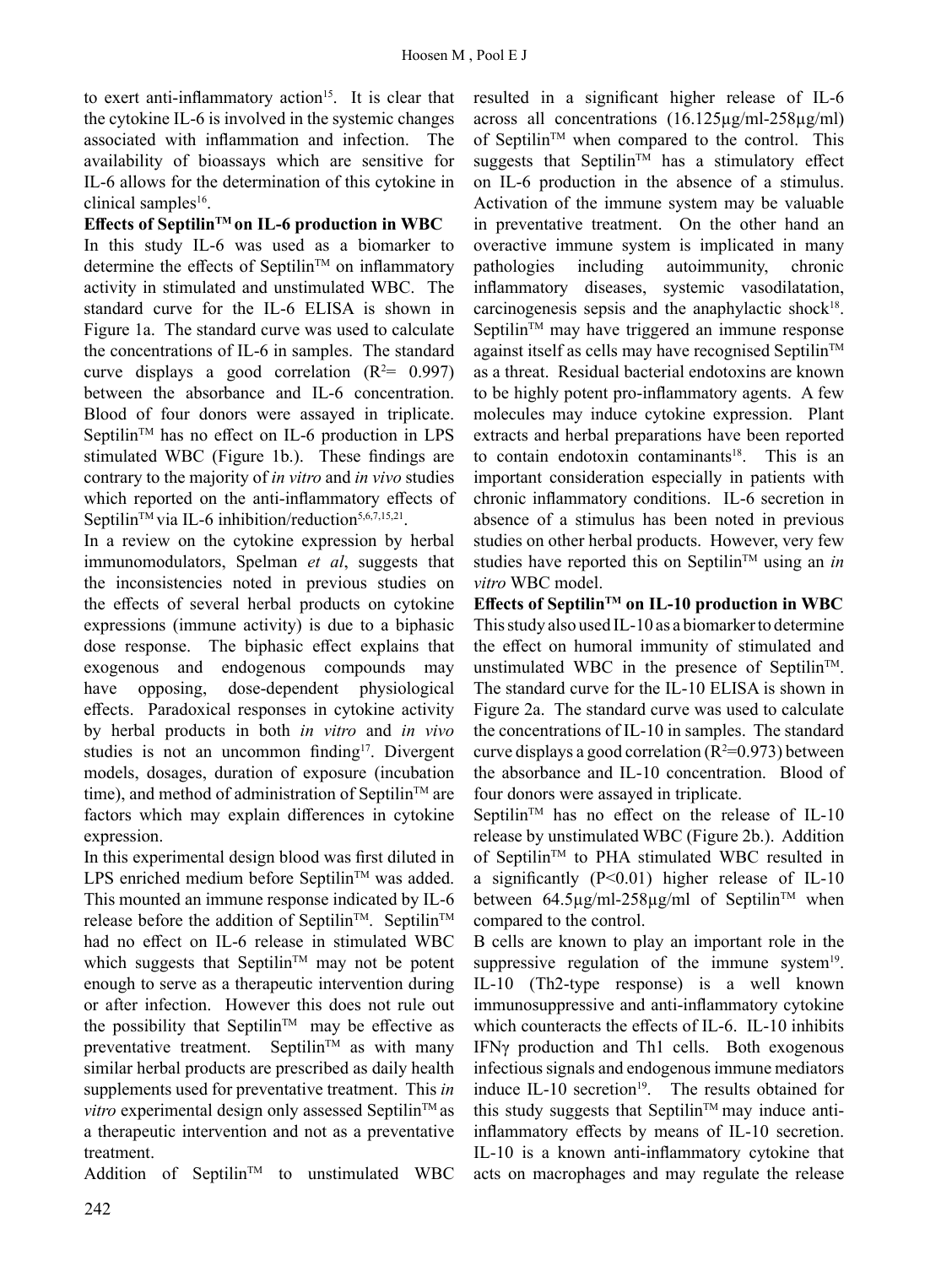of pro-inflammatory cytokines<sup>20</sup>. During infection Septilin<sup> $TM$ </sup> may regulate the inflammatory process by means of increased IL-10 production which may inhibit cytokine release of macrophages. This may be a beneficial for chronic inflammation as a regulatory mechanism but may hamper acute inflammation by down regulating the inflammatory process. IL-10 activates the proliferation and differentiation of B cells, and upregulates Ig production. These findings agrees with results of Sharma and Ray, who reported a significant increase (p<0.001) in both IgM and IgG concentrations in the Septilin<sup>TM</sup> treated group (*in*) *vivo* rodent model)<sup>21</sup>. Very few studies are available on the effects of Septilin<sup>TM</sup> on IL-10 production by WBC in *vitro*.

**Effects of SeptilinTM on IFNγ production in WBC** IFNγ was used as a biomarker to determine the effect of SeptilinTM on cellular immunity of stimulated and unstimulated WBC. The standard curve for the IFNγ ELISA is shown in Figure 3a. The standard curve was used to calculate the concentrations of IFNγ in samples. The standard curve displays a good correlation ( $R^2$ =0.985) between the absorbance and IFNγ concentration. Blood of four donors were assayed in triplicate.

Septilin<sup>™</sup> has no effect on the release of IFNγ production by unstimulated WBC (Figure 3b.). The effect of Septilin<sup>TM</sup> on IFN $\gamma$  synthesis by PHA stimulated WBC were inconclusive. These findings are contrary to previous *in vitro* and *in vivo* (rodent models) findings which assessed the effects of Septilin<sup>TM</sup> on cell mediated immunity. These studies did not look at IFNγ as a marker of cellular immunity. IFNγ plays an important role in innate and adaptive immunity by increasing macrophage and anti-viral activity through NK cell activation. This ensures host defences against bacteria and viruses (cell mediated immunity)<sup>21</sup>. IL-10 may have suppressed IFN $\gamma$  secretions as mentioned previously. Septilin<sup>TM</sup> is commonly prescribed for colds, influenza and respiratory conditions. This current *in vitro* study indicates that Septilin<sup>TM</sup> may not be effective in these conditions however further studies are needed to confirm this.

# **Conclusion**

In summary, this *in vitro* study on WBC indicates the pro-inflammatory effect (basal) of Septilin<sup>TM</sup> in the absence of a stimulus. Septilin<sup>TM</sup> was shown to have anti-inflammatory effects by means of increased IL-10 production. The effect of Septilin<sup>TM</sup> on IFN $\gamma$ production on stimulated WBC were inconclusive. This *in vitro* study indicates to the immunomodulatory effects of Septilin<sup>TM</sup> in WBC.

**Conflict of interest:** None declared